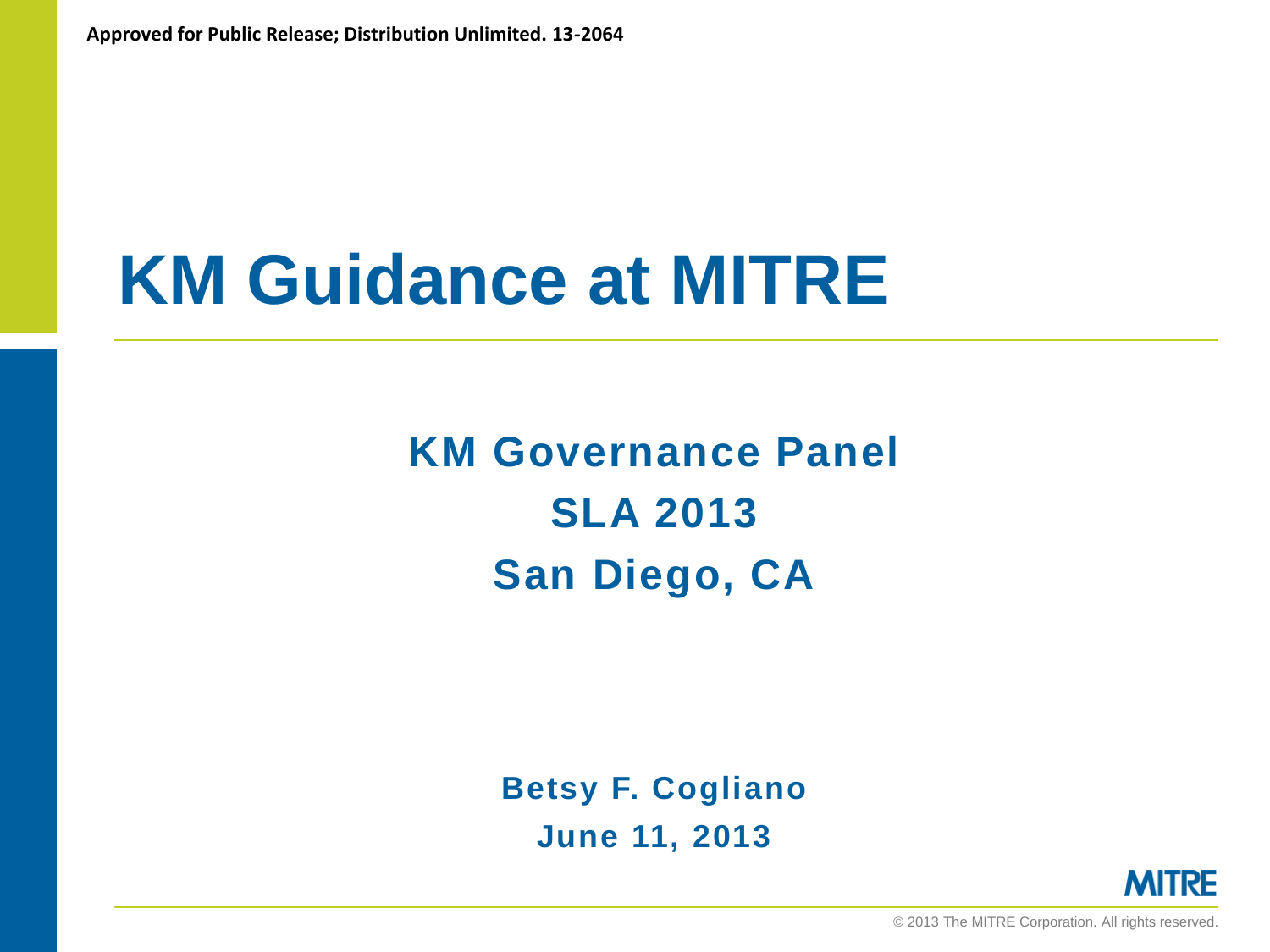### **Our History**

**MITRE is a private, independent, not-for-profit organization, chartered to work in the public interest**

**Founded in 1958 to provide engineering and technical services to the U.S. Air Force**

**Supports a broad and diverse set of sponsors within the U.S. government, as well as internationally**

**Currently manages Federally Funded Research and Development Centers for the:**

- **Department of Defense**
- **Federal Aviation Administration**
- **Internal Revenue Service/ Department of Veterans Affairs**
- **Department of Homeland Security**
- **Administrative Office of the U.S. Courts**
- **Department of Health and Human Services**



**MITRE**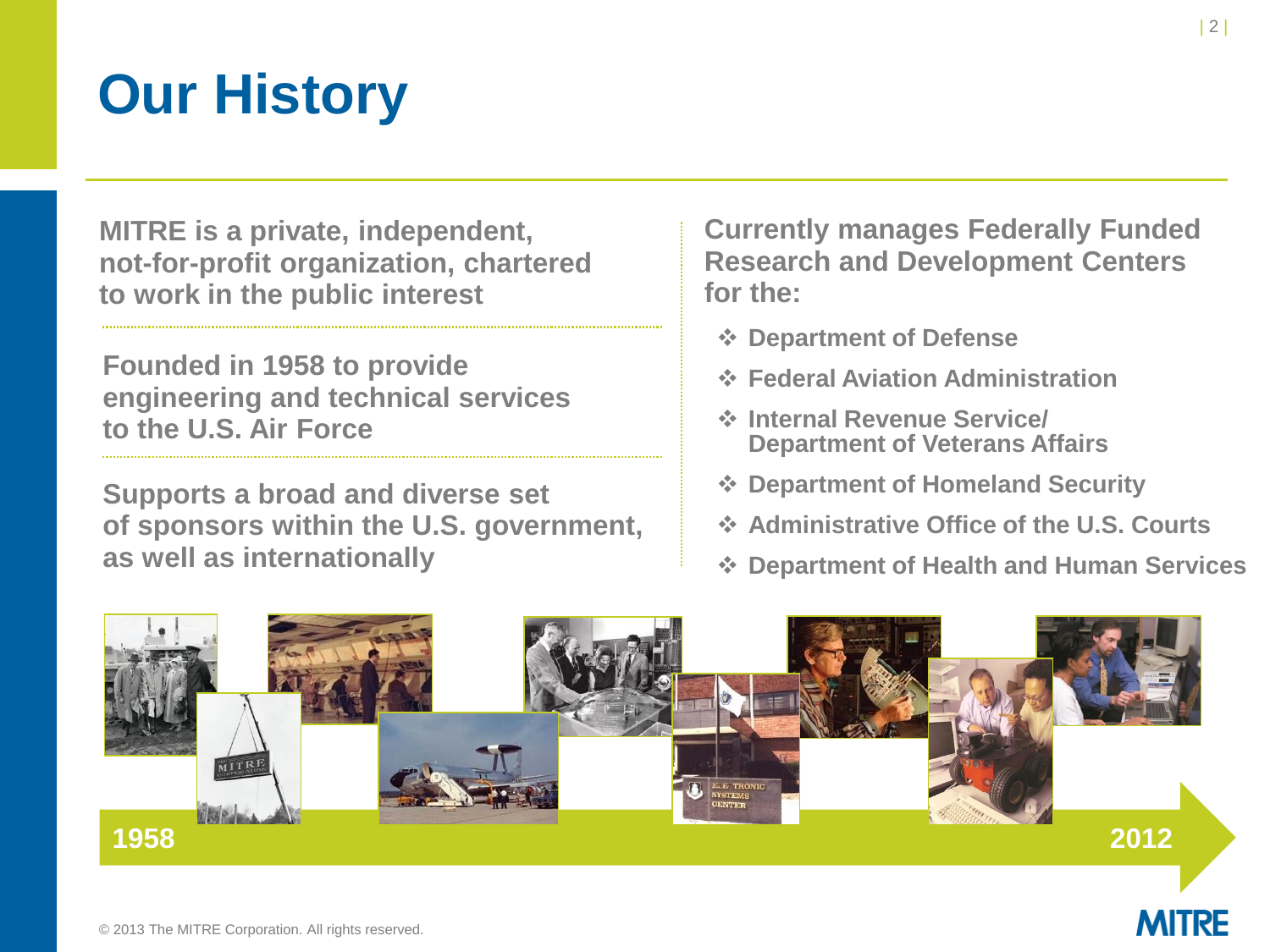#### **MITRE's Workforce . . . Our Key Asset**

- **7,800 employees worldwide**
- **Committed to public service**
- **Technically skilled, highly collaborative**
- **Work side-by-side with our sponsors**
- **Approximately 70% of MITRE employees have advanced degrees**
- **Over three-quarters of our staff have more than 10 years of relevant experience**
- **Two main locations: Bedford, MA and McLean, VA; 60+ sites world-wide**

| 3 |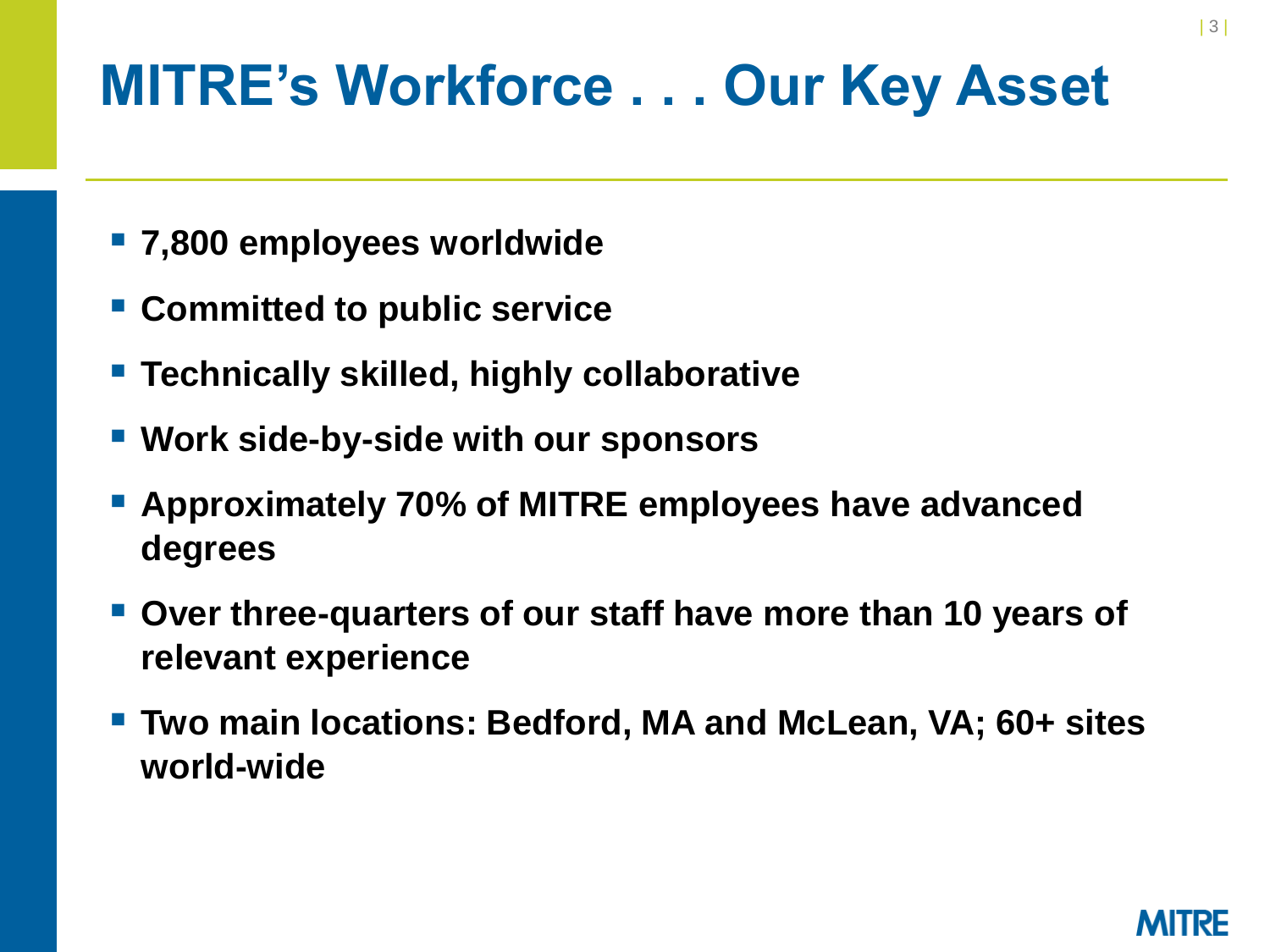## **Bringing the Corporation to Bear**



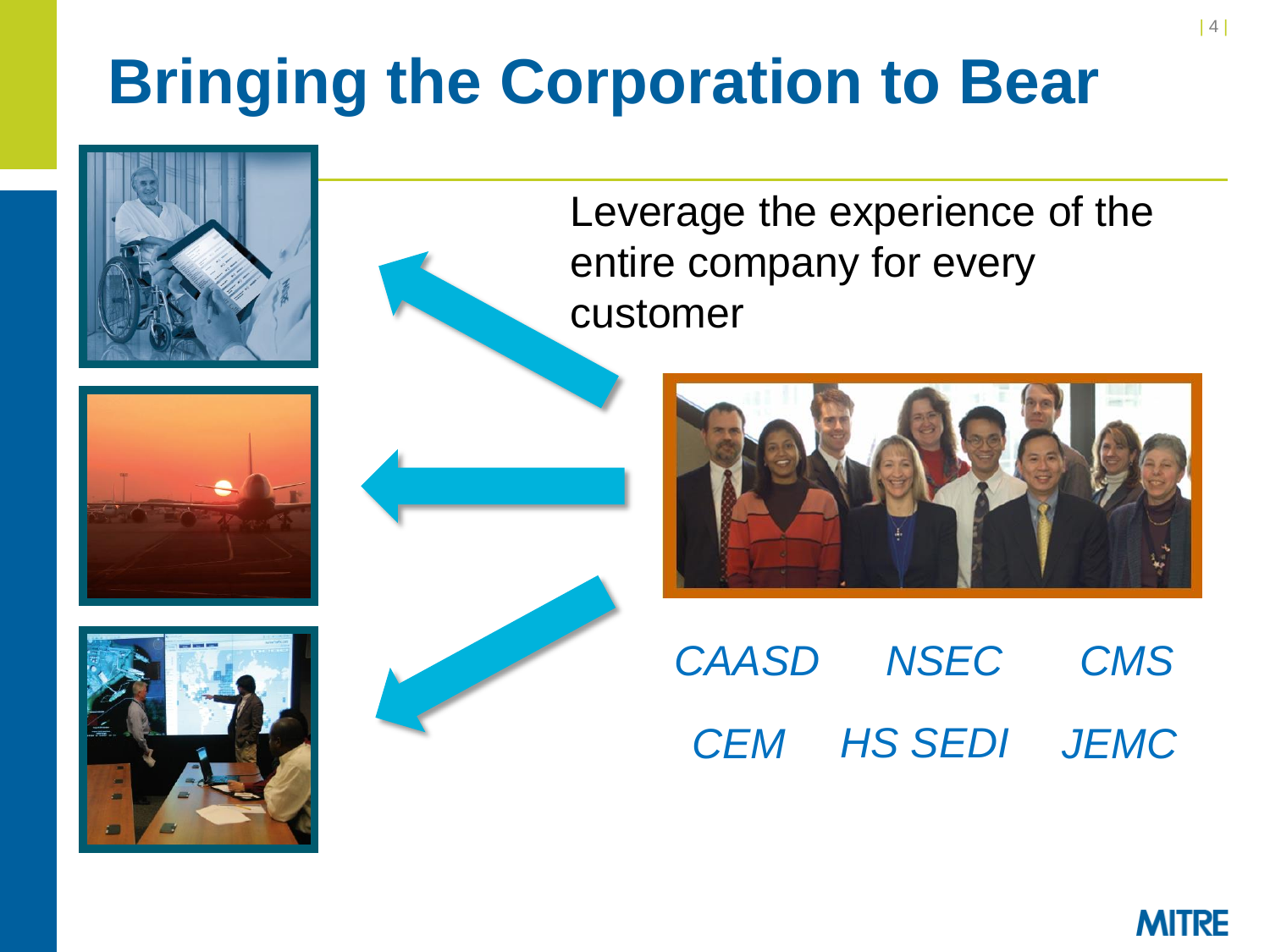## **KM Guidance Helps Staff**

**Comply with Information Management Policy**

- **Share as broadly as possible; restrict only when necessary**
- **Understand best practices for managing information most effectively**
- **Understand the breadth of tools available to them**

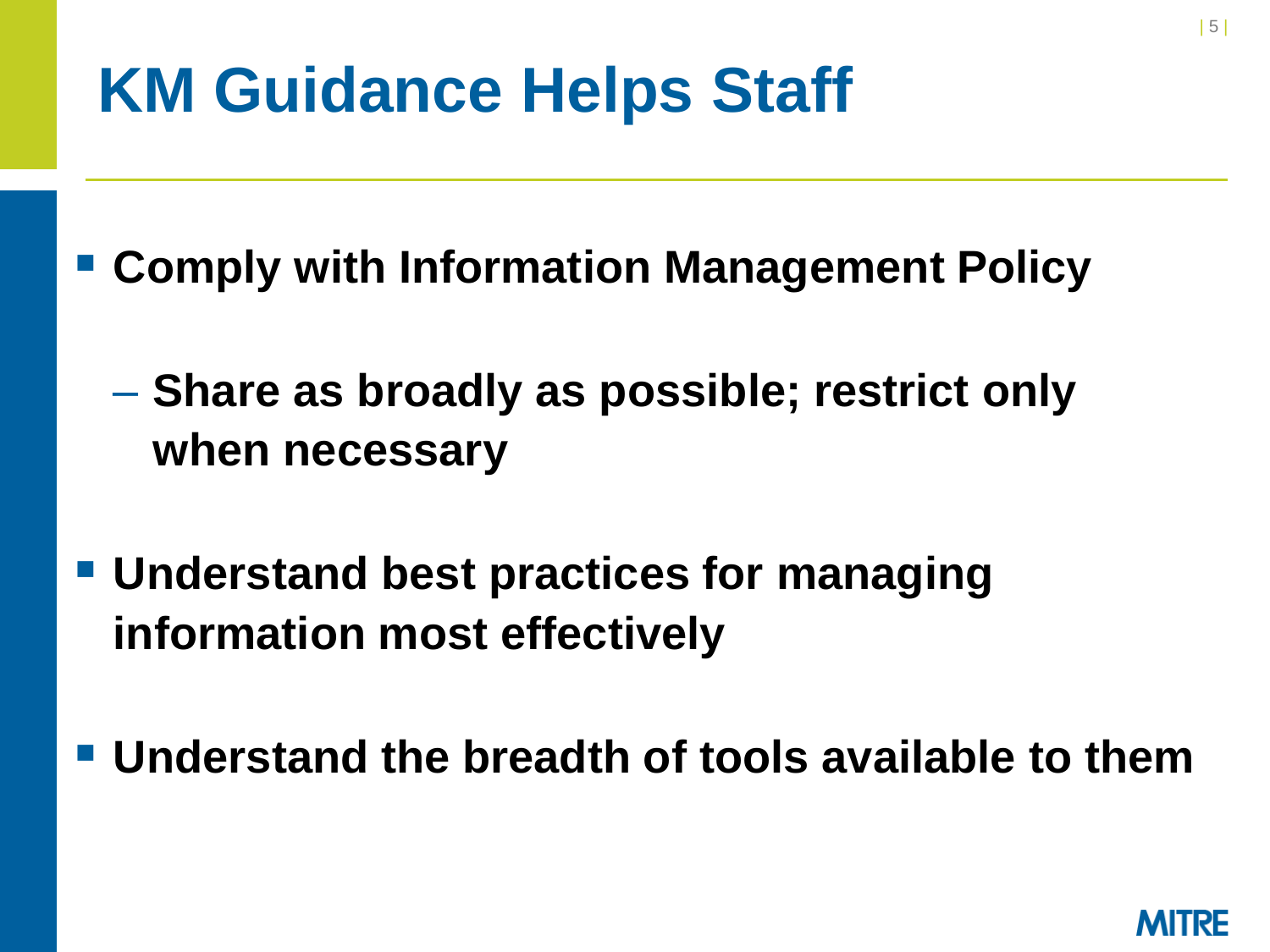

| 6 |